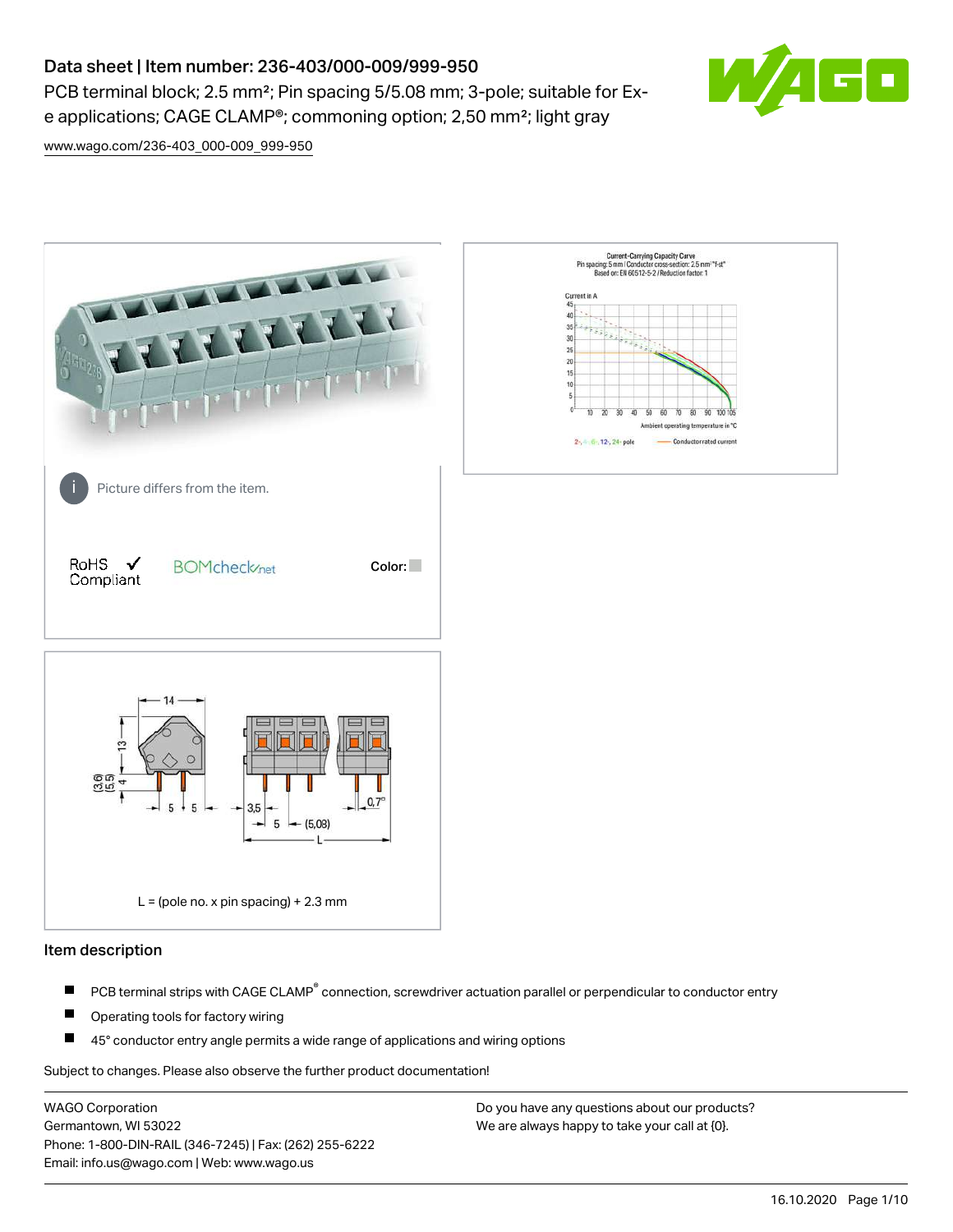

Set to metric or inch pin spacing by compressing PCB terminal strips or pulling them apart

# Data

Electrical data

#### Ex information

| Ratings per                | ATEX: PTB 06 ATEX 1061 U / IECEx: PTB 06.0042 U |  |
|----------------------------|-------------------------------------------------|--|
| Rated voltage EN (Ex e II) | 176 V                                           |  |
| Rated current (Ex e II)    | 16 A                                            |  |

### Connection data

| Connection technology                             | CAGE CLAMP <sup>®</sup>                 |
|---------------------------------------------------|-----------------------------------------|
| Actuation type                                    | Operating tool                          |
| Solid conductor                                   | $0.08$ 2.5 mm <sup>2</sup> / 28  12 AWG |
| Fine-stranded conductor                           | $0.08$ 2.5 mm <sup>2</sup> / 28  12 AWG |
| Fine-stranded conductor; with insulated ferrule   | $0.251.5$ mm <sup>2</sup>               |
| Fine-stranded conductor; with uninsulated ferrule | $0.251.5$ mm <sup>2</sup>               |
| Strip length                                      | $56$ mm $/ 0.20.24$ inch                |
| Conductor connection direction to PCB             | 45°                                     |
| Pole No.                                          | 3                                       |
| Total number of connection points                 | 3                                       |
| Total number of potentials                        | 3                                       |
| Number of connection types                        |                                         |
| Number of levels                                  | 1                                       |
| Note (conductor cross-section)                    | 12 AWG: THHN, THWN                      |

# Physical data

| Pin spacing                          | 5/5.08 mm / 0.197/0.2 inch |
|--------------------------------------|----------------------------|
| Width                                | 17.3 mm / 0.681 inch       |
| Height                               | 17 mm / 0.669 inch         |
| Height from the surface              | 13 mm / 0.512 inch         |
| Depth                                | 14 mm / 0.551 inch         |
| Solder pin length                    | 4 mm                       |
| Solder pin dimensions                | $0.7 \times 0.7$ mm        |
| Drilled hole diameter with tolerance | $1.1$ <sup>(+0.1)</sup> mm |

Subject to changes. Please also observe the further product documentation!

| <b>WAGO Corporation</b>                                | Do you have any questions about our products? |
|--------------------------------------------------------|-----------------------------------------------|
| Germantown, WI 53022                                   | We are always happy to take your call at {0}. |
| Phone: 1-800-DIN-RAIL (346-7245)   Fax: (262) 255-6222 |                                               |
| Email: info.us@wago.com   Web: www.wago.us             |                                               |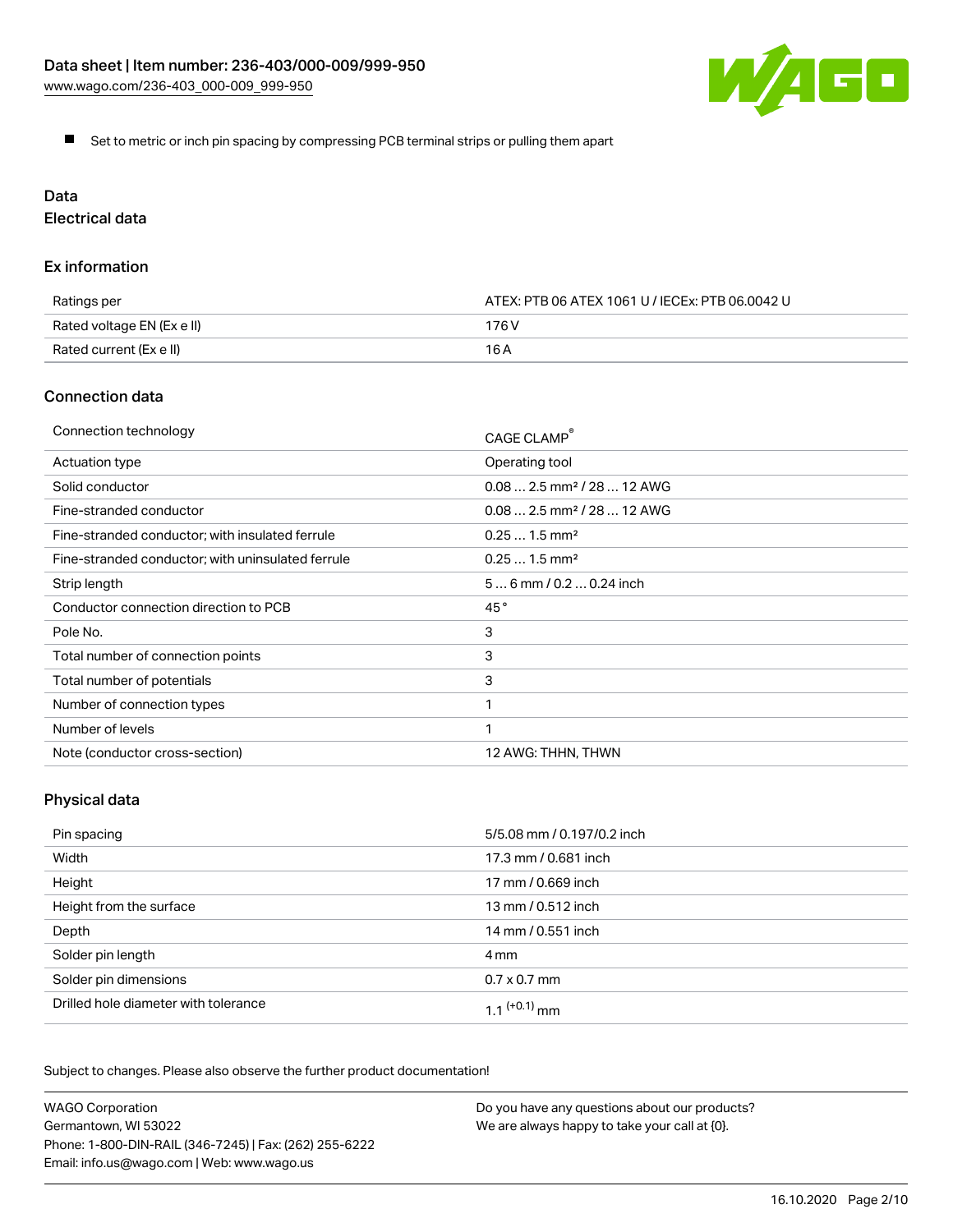

# PCB contact

| PCB contact                         | тнт                                      |
|-------------------------------------|------------------------------------------|
| Solder pin arrangement              | over the entire terminal strip (in-line) |
| Number of solder pins per potential |                                          |

# Material Data

| Color                       | light gray                            |
|-----------------------------|---------------------------------------|
| Material group              |                                       |
| Insulation material         | Polyamide (PA66)                      |
| Flammability class per UL94 | V <sub>0</sub>                        |
| Clamping spring material    | Chrome nickel spring steel (CrNi)     |
| Contact material            | Electrolytic copper $(E_{\text{Cu}})$ |
| Contact plating             | tin-plated                            |
| Fire load                   | $0.04$ MJ                             |
| Weight                      | 2.8g                                  |

#### Environmental Requirements

| Limit temperature range | -60  +105 °C |  |
|-------------------------|--------------|--|
|-------------------------|--------------|--|

# Commercial data

| Product Group         | 4 (Printed Circuit) |
|-----------------------|---------------------|
| Packaging type        | <b>BOX</b>          |
| Country of origin     | CН                  |
| <b>GTIN</b>           | 4044918776806       |
| Customs tariff number | 85369010000         |

# Approvals / Certificates

#### Ex-Approvals

\CX/

| Logo                  | Approval                                                                                 | <b>Additional Approval Text</b> | Certificate<br>name            |
|-----------------------|------------------------------------------------------------------------------------------|---------------------------------|--------------------------------|
| <b>AE<sub>y</sub></b> | <b>AEx</b><br>UL International Germany GmbH c/o Physikalisch<br>Technische Bundesanstalt | <b>UL 60079</b>                 | E185892<br>sec.3               |
|                       | <b>ATEx</b><br>Physikalisch Technische Bundesanstalt (PTB)                               | EN 60079                        | PTB <sub>06</sub><br>Atex 1061 |

Subject to changes. Please also observe the further product documentation!

| WAGO Corporation                                       | Do you have any questions about our products? |
|--------------------------------------------------------|-----------------------------------------------|
| Germantown, WI 53022                                   | We are always happy to take your call at {0}. |
| Phone: 1-800-DIN-RAIL (346-7245)   Fax: (262) 255-6222 |                                               |
| Email: info.us@wago.com   Web: www.wago.us             |                                               |

U (II 2 G Ex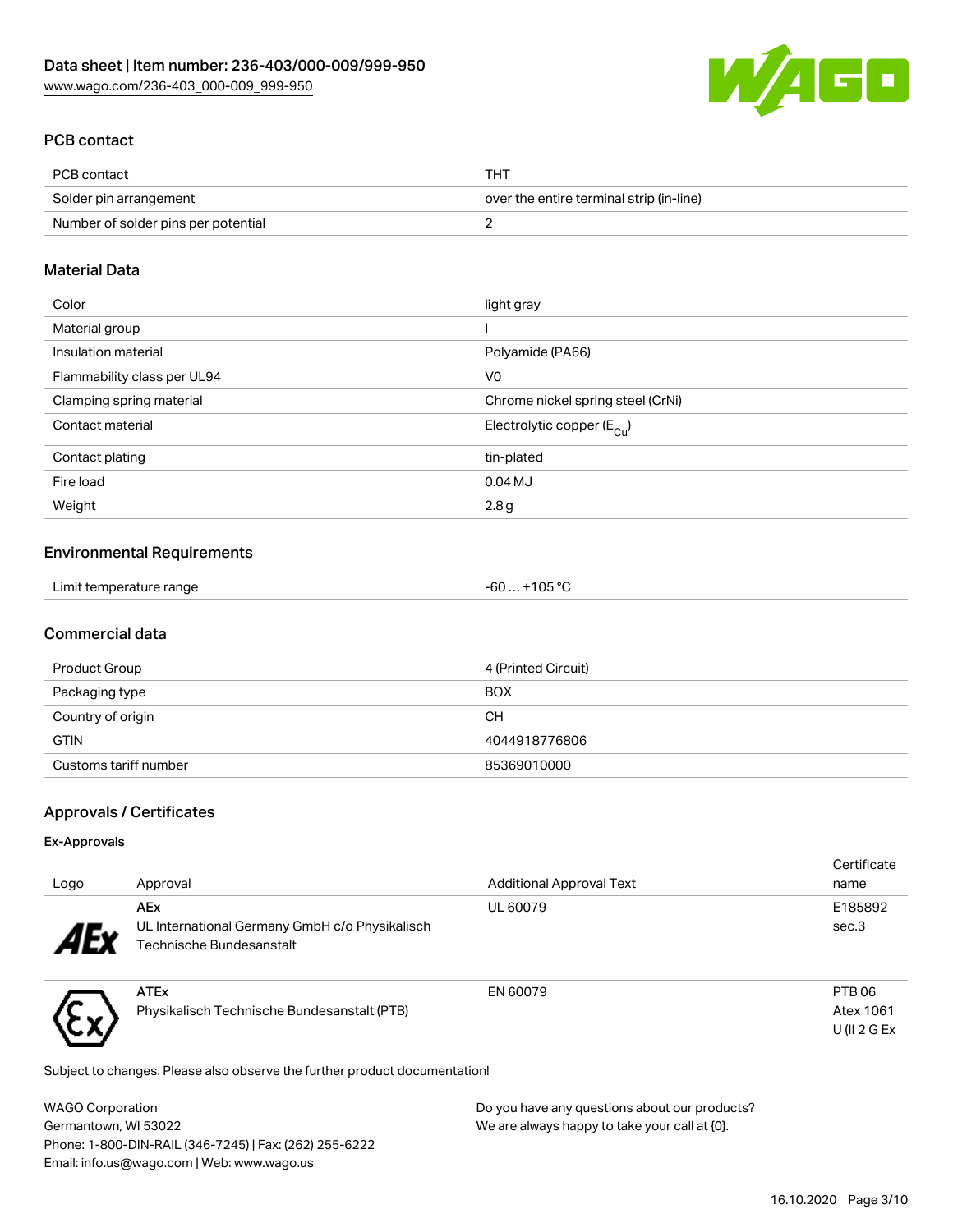

|                |                                                       |                                                  | ell bzw. I<br>M2 Ex el)         |
|----------------|-------------------------------------------------------|--------------------------------------------------|---------------------------------|
| <b>IECEx</b>   | <b>IECEX</b><br>Physikalisch Technische Bundesanstalt | IEC 60079                                        | <b>IECEX PTB</b><br>06.0042U    |
|                | <b>Country specific Approvals</b>                     |                                                  | Certificate                     |
| Logo           | Approval<br><b>CSA</b><br>DEKRA Certification B.V.    | <b>Additional Approval Text</b><br>C22.2 No. 158 | name<br>1673957                 |
| <b>EAL Exi</b> | <b>EAC</b><br>Brjansker Zertifizierungsstelle         | TP TC 012/2011                                   | RU C-DE.<br>AM02.B.<br>00127/19 |

# **Counterpart**

## Compatible products

Email: info.us@wago.com | Web: www.wago.us

| check                   |                                                                                                                                                                                      |                                               |                                  |
|-------------------------|--------------------------------------------------------------------------------------------------------------------------------------------------------------------------------------|-----------------------------------------------|----------------------------------|
|                         | Item no.: 231-127<br>Testing plug module with contact stud; for 236 Series; Pin spacing 5 mm / 0.197 in; 2,50 mm <sup>2</sup> ; gray                                                 |                                               | www.wago.com/231-127             |
|                         | Item no.: 231-128<br>Testing plug module with contact stud; Pin spacing 5.08 mm / 0.2 in; 2,50 mm <sup>2</sup> ; orange                                                              |                                               | www.wago.com/231-128             |
|                         | Marking accessories                                                                                                                                                                  |                                               |                                  |
|                         | Item no.: 210-332/500-202<br>Marking strips; as a DIN A4 sheet; MARKED; 1-16 (160x); Height of marker strip: 3 mm; Strip length 182<br>mm; Horizontal marking; Self-adhesive; white  |                                               | www.wago.com/210-332<br>/500-202 |
|                         | Item no.: 210-332/500-204<br>Marking strips; as a DIN A4 sheet; MARKED; 17-32 (160x); Height of marker strip: 3 mm; Strip length<br>182 mm; Horizontal marking; Self-adhesive; white |                                               | www.wago.com/210-332<br>/500-204 |
|                         | Item no.: 210-332/500-205<br>Marking strips; as a DIN A4 sheet; MARKED; 1-32 (80x); Height of marker strip: 3 mm; Strip length 182<br>mm; Horizontal marking; Self-adhesive; white   |                                               | www.wago.com/210-332<br>/500-205 |
|                         | Subject to changes. Please also observe the further product documentation!                                                                                                           |                                               |                                  |
| <b>WAGO Corporation</b> |                                                                                                                                                                                      | Do you have any questions about our products? |                                  |
|                         | Germantown, WI 53022<br>Phone: 1-800-DIN-RAIL (346-7245)   Fax: (262) 255-6222                                                                                                       | We are always happy to take your call at {0}. |                                  |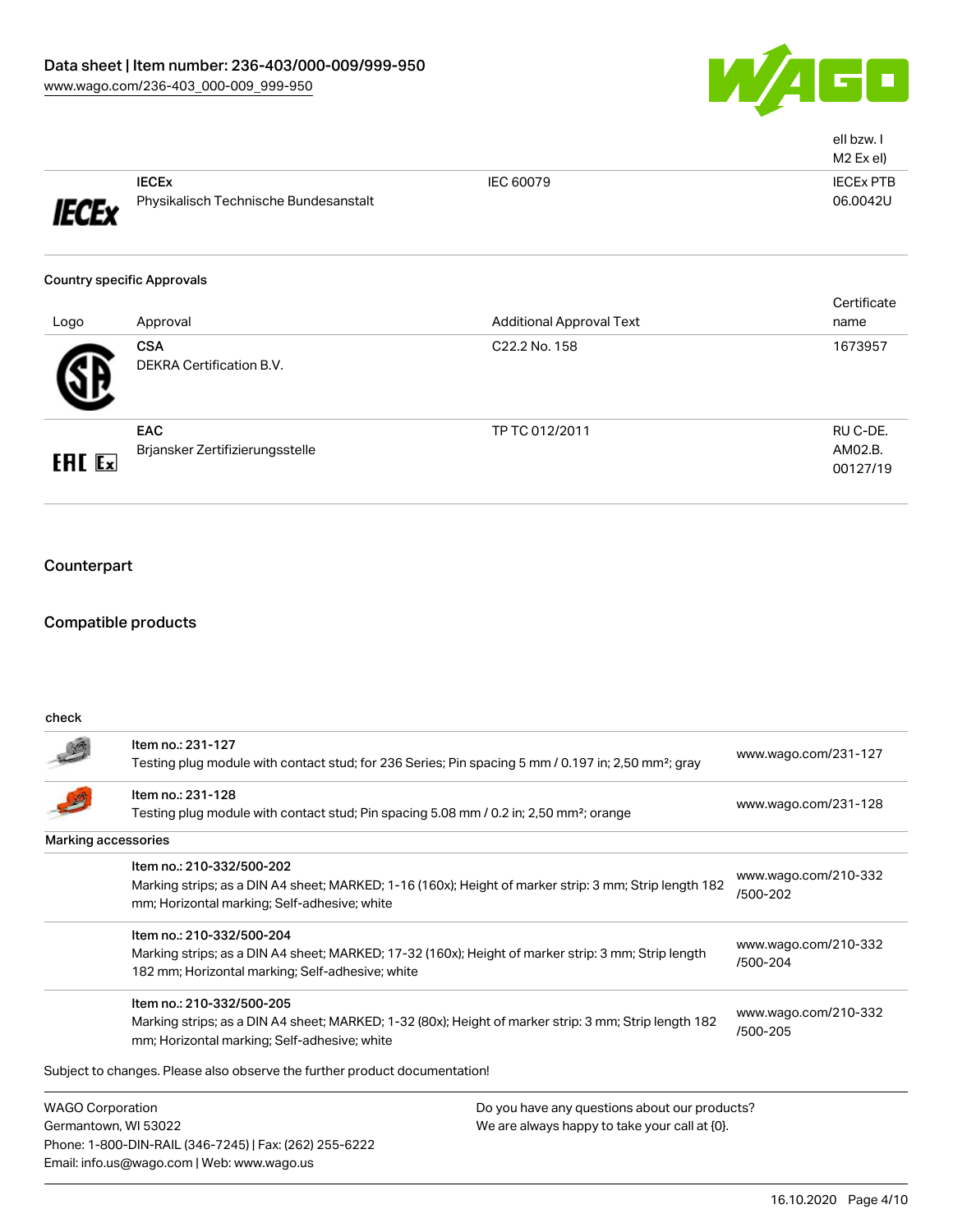Phone: 1-800-DIN-RAIL (346-7245) | Fax: (262) 255-6222

Email: info.us@wago.com | Web: www.wago.us

[www.wago.com/236-403\\_000-009\\_999-950](http://www.wago.com/236-403_000-009_999-950)



|                         | Item no.: 210-332/500-206                                                                                                                               |                                               |                                  |
|-------------------------|---------------------------------------------------------------------------------------------------------------------------------------------------------|-----------------------------------------------|----------------------------------|
|                         | Marking strips; as a DIN A4 sheet; MARKED; 33-48 (160x); Height of marker strip: 3 mm; Strip length<br>182 mm; Horizontal marking; Self-adhesive; white |                                               | www.wago.com/210-332<br>/500-206 |
|                         | Item no.: 210-332/508-202                                                                                                                               |                                               | www.wago.com/210-332             |
|                         | Marking strips; as a DIN A4 sheet; MARKED; 1-16 (160x); Height of marker strip: 3 mm; Strip length 182<br>mm; Horizontal marking; Self-adhesive; white  |                                               | /508-202                         |
|                         | Item no.: 210-332/508-204                                                                                                                               |                                               | www.wago.com/210-332             |
|                         | Marking strips; as a DIN A4 sheet; MARKED; 17-32 (160x); Height of marker strip: 3 mm; Strip length<br>182 mm; Horizontal marking; Self-adhesive; white |                                               | /508-204                         |
|                         | Item no.: 210-332/508-205                                                                                                                               |                                               | www.wago.com/210-332             |
|                         | Marking strips; as a DIN A4 sheet; MARKED; 1-32 (80x); Height of marker strip: 3 mm; Strip length 182<br>mm; Horizontal marking; Self-adhesive; white   |                                               | /508-205                         |
|                         | Item no.: 210-332/508-206                                                                                                                               |                                               |                                  |
|                         | Marking strips; as a DIN A4 sheet; MARKED; 33-48 (160x); Height of marker strip: 3 mm; Strip length<br>182 mm; Horizontal marking; Self-adhesive; white |                                               | www.wago.com/210-332<br>/508-206 |
| ferrule                 |                                                                                                                                                         |                                               |                                  |
|                         | Item no.: 216-101                                                                                                                                       |                                               | www.wago.com/216-101             |
|                         | Ferrule; Sleeve for 0.5 mm <sup>2</sup> / AWG 22; uninsulated; electro-tin plated; silver-colored                                                       |                                               |                                  |
|                         | Item no.: 216-102<br>Ferrule; Sleeve for 0.75 mm <sup>2</sup> / AWG 20; uninsulated; electro-tin plated; silver-colored                                 |                                               | www.wago.com/216-102             |
|                         | Item no.: 216-103                                                                                                                                       |                                               |                                  |
|                         | Ferrule; Sleeve for 1 mm <sup>2</sup> / AWG 18; uninsulated; electro-tin plated                                                                         |                                               | www.wago.com/216-103             |
|                         | Item no.: 216-104                                                                                                                                       |                                               | www.wago.com/216-104             |
|                         | Ferrule; Sleeve for 1.5 mm <sup>2</sup> / AWG 16; uninsulated; electro-tin plated; silver-colored                                                       |                                               |                                  |
|                         | Item no.: 216-121                                                                                                                                       |                                               | www.wago.com/216-121             |
|                         | Ferrule; Sleeve for 0.5 mm <sup>2</sup> / AWG 22; uninsulated; electro-tin plated; silver-colored                                                       |                                               |                                  |
|                         | Item no.: 216-122                                                                                                                                       |                                               | www.wago.com/216-122             |
|                         | Ferrule; Sleeve for 0.75 mm <sup>2</sup> / AWG 20; uninsulated; electro-tin plated; silver-colored                                                      |                                               |                                  |
|                         | Item no.: 216-123<br>Ferrule; Sleeve for 1 mm <sup>2</sup> / AWG 18; uninsulated; electro-tin plated; silver-colored                                    |                                               | www.wago.com/216-123             |
|                         | Item no.: 216-124                                                                                                                                       |                                               |                                  |
|                         | Ferrule; Sleeve for 1.5 mm <sup>2</sup> / AWG 16; uninsulated; electro-tin plated                                                                       |                                               | www.wago.com/216-124             |
|                         | Item no.: 216-131                                                                                                                                       |                                               |                                  |
|                         | Ferrule; Sleeve for 0.25 mm <sup>2</sup> / AWG 24; uninsulated; electro-tin plated; silver-colored                                                      |                                               | www.wago.com/216-131             |
|                         | Item no.: 216-132                                                                                                                                       |                                               |                                  |
|                         | Ferrule; Sleeve for 0.34 mm <sup>2</sup> / AWG 24; uninsulated; electro-tin plated                                                                      |                                               | www.wago.com/216-132             |
|                         | Item no.: 216-141                                                                                                                                       |                                               |                                  |
|                         | Ferrule; Sleeve for 0.5 mm <sup>2</sup> / 20 AWG; uninsulated; electro-tin plated; electrolytic copper; gastight                                        |                                               | www.wago.com/216-141             |
|                         | Subject to changes. Please also observe the further product documentation!                                                                              |                                               |                                  |
| <b>WAGO Corporation</b> |                                                                                                                                                         | Do you have any questions about our products? |                                  |
| Germantown, WI 53022    |                                                                                                                                                         | We are always happy to take your call at {0}. |                                  |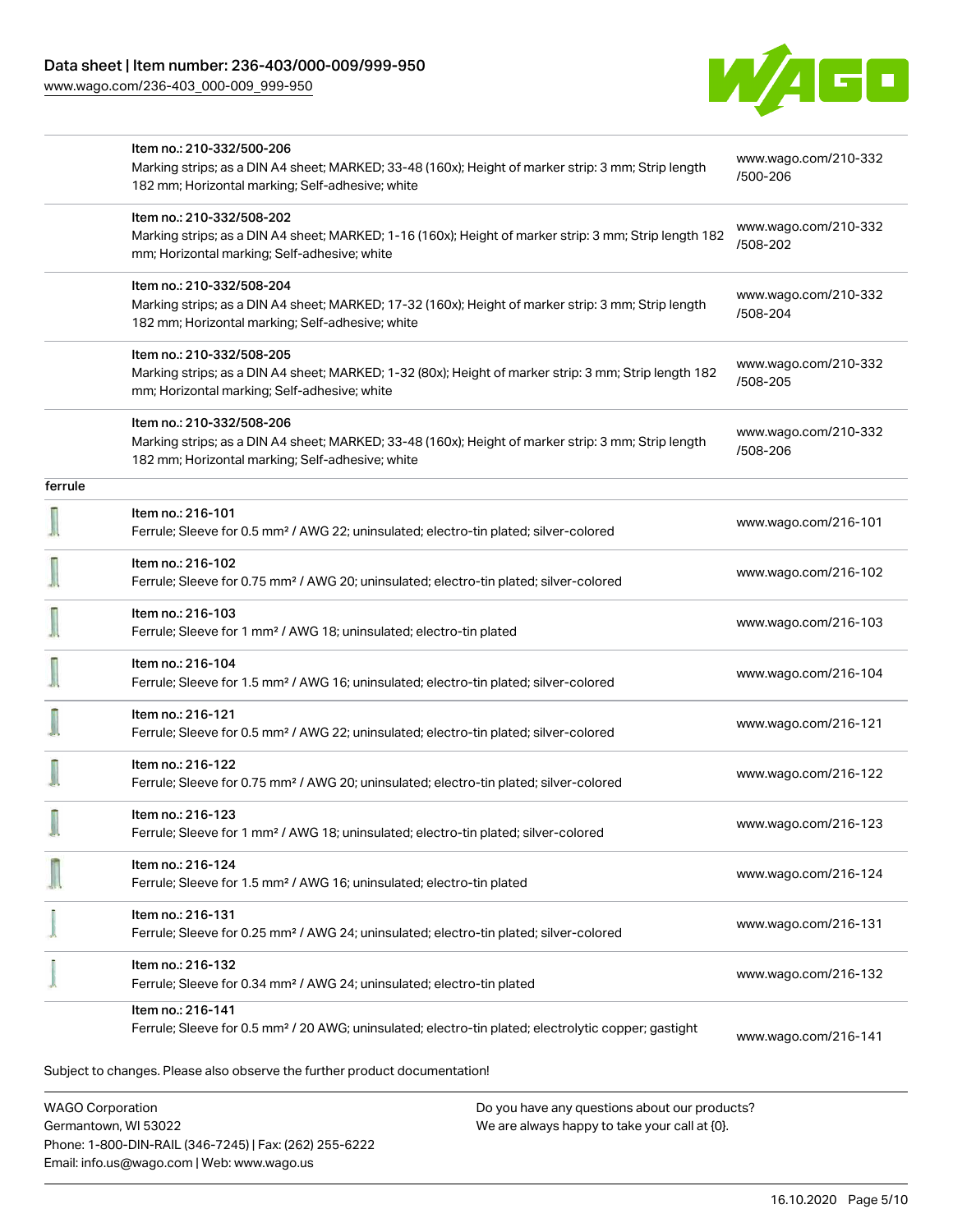# Data sheet | Item number: 236-403/000-009/999-950

[www.wago.com/236-403\\_000-009\\_999-950](http://www.wago.com/236-403_000-009_999-950)



| crimped; acc. to DIN 46228, Part 1/08.92                                                                                                                                                                |                      |
|---------------------------------------------------------------------------------------------------------------------------------------------------------------------------------------------------------|----------------------|
| Item no.: 216-142<br>Ferrule; Sleeve for 0.75 mm <sup>2</sup> / 18 AWG; uninsulated; electro-tin plated; electrolytic copper; gastight<br>crimped; acc. to DIN 46228, Part 1/08.92                      | www.wago.com/216-142 |
| Item no.: 216-143<br>Ferrule; Sleeve for 1 mm <sup>2</sup> / AWG 18; uninsulated; electro-tin plated; electrolytic copper; gastight<br>crimped; acc. to DIN 46228, Part 1/08.92                         | www.wago.com/216-143 |
| Item no.: 216-144<br>Ferrule; Sleeve for 1.5 mm <sup>2</sup> / AWG 16; uninsulated; electro-tin plated; electrolytic copper; gastight<br>crimped; acc. to DIN 46228, Part 1/08.92; silver-colored       | www.wago.com/216-144 |
| Item no.: 216-151<br>Ferrule; Sleeve for 0.25 mm <sup>2</sup> / AWG 24; uninsulated; electro-tin plated                                                                                                 | www.wago.com/216-151 |
| Item no.: 216-152<br>Ferrule; Sleeve for 0.34 mm <sup>2</sup> / AWG 24; uninsulated; electro-tin plated                                                                                                 | www.wago.com/216-152 |
| Item no.: 216-201<br>Ferrule; Sleeve for 0.5 mm <sup>2</sup> / 20 AWG; insulated; electro-tin plated; white                                                                                             | www.wago.com/216-201 |
| Item no.: 216-202<br>Ferrule; Sleeve for 0.75 mm <sup>2</sup> / 18 AWG; insulated; electro-tin plated; gray                                                                                             | www.wago.com/216-202 |
| Item no.: 216-203<br>Ferrule; Sleeve for 1 mm <sup>2</sup> / AWG 18; insulated; electro-tin plated; red                                                                                                 | www.wago.com/216-203 |
| Item no.: 216-204<br>Ferrule; Sleeve for 1.5 mm <sup>2</sup> / AWG 16; insulated; electro-tin plated; black                                                                                             | www.wago.com/216-204 |
| Item no.: 216-221<br>Ferrule; Sleeve for 0.5 mm <sup>2</sup> / 20 AWG; insulated; electro-tin plated; white                                                                                             | www.wago.com/216-221 |
| Item no.: 216-222<br>Ferrule; Sleeve for 0.75 mm <sup>2</sup> / 18 AWG; insulated; electro-tin plated; gray                                                                                             | www.wago.com/216-222 |
| Item no.: 216-223<br>Ferrule; Sleeve for 1 mm <sup>2</sup> / AWG 18; insulated; electro-tin plated; red                                                                                                 | www.wago.com/216-223 |
| Item no.: 216-224<br>Ferrule; Sleeve for 1.5 mm <sup>2</sup> / AWG 16; insulated; electro-tin plated; black                                                                                             | www.wago.com/216-224 |
| Item no.: 216-241<br>Ferrule; Sleeve for 0.5 mm <sup>2</sup> / 20 AWG; insulated; electro-tin plated; electrolytic copper; gastight<br>crimped; acc. to DIN 46228, Part 4/09.90; white                  | www.wago.com/216-241 |
| Item no.: 216-242<br>Ferrule; Sleeve for 0.75 mm <sup>2</sup> / 18 AWG; insulated; electro-tin plated; electrolytic copper; gastight<br>crimped; acc. to DIN 46228, Part 4/09.90; gray                  | www.wago.com/216-242 |
| Item no.: 216-243<br>Ferrule; Sleeve for 1 mm <sup>2</sup> / AWG 18; insulated; electro-tin plated; electrolytic copper; gastight crimped; www.wago.com/216-243<br>acc. to DIN 46228, Part 4/09.90; red |                      |
| Item no $\cdot$ 216-244                                                                                                                                                                                 |                      |

Item no.: 216-244

Subject to changes. Please also observe the further product documentation!

WAGO Corporation Germantown, WI 53022 Phone: 1-800-DIN-RAIL (346-7245) | Fax: (262) 255-6222 Email: info.us@wago.com | Web: www.wago.us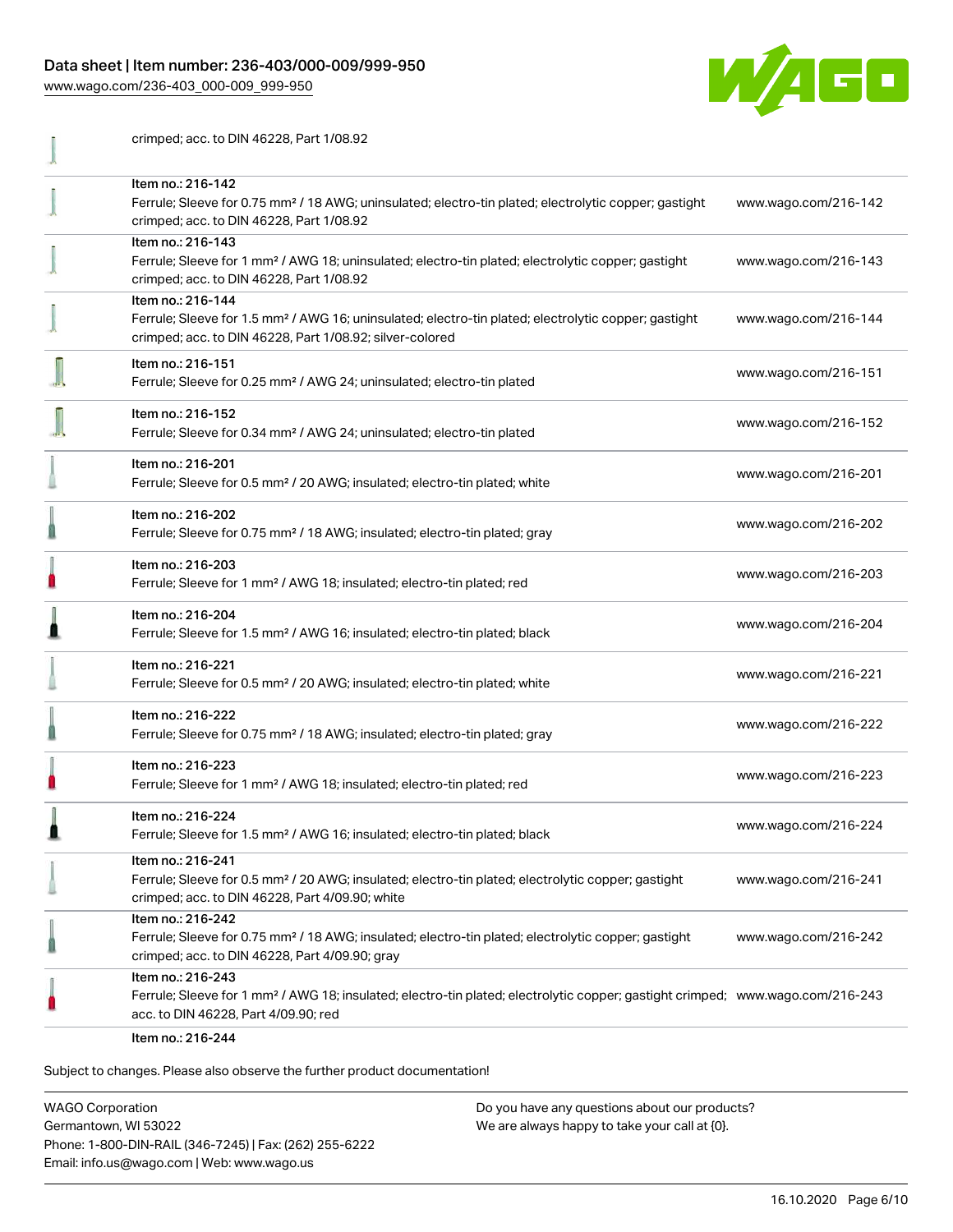## Data sheet | Item number: 236-403/000-009/999-950

[www.wago.com/236-403\\_000-009\\_999-950](http://www.wago.com/236-403_000-009_999-950)



|       | Ferrule; Sleeve for 1.5 mm <sup>2</sup> / AWG 16; insulated; electro-tin plated; electrolytic copper; gastight<br>crimped; acc. to DIN 46228, Part 4/09.90; black                                       | www.wago.com/216-244 |
|-------|---------------------------------------------------------------------------------------------------------------------------------------------------------------------------------------------------------|----------------------|
|       | Item no.: 216-262<br>Ferrule; Sleeve for 0.75 mm <sup>2</sup> / 18 AWG; insulated; electro-tin plated; electrolytic copper; gastight<br>crimped; acc. to DIN 46228, Part 4/09.90; gray                  | www.wago.com/216-262 |
|       | Item no.: 216-263<br>Ferrule; Sleeve for 1 mm <sup>2</sup> / AWG 18; insulated; electro-tin plated; electrolytic copper; gastight crimped; www.wago.com/216-263<br>acc. to DIN 46228, Part 4/09.90; red |                      |
|       | Item no.: 216-264<br>Ferrule; Sleeve for 1.5 mm <sup>2</sup> / AWG 16; insulated; electro-tin plated; electrolytic copper; gastight<br>crimped; acc. to DIN 46228, Part 4/09.90; black                  | www.wago.com/216-264 |
|       | Item no.: 216-284<br>Ferrule; Sleeve for 1.5 mm <sup>2</sup> / AWG 16; insulated; electro-tin plated; electrolytic copper; gastight<br>crimped; acc. to DIN 46228, Part 4/09.90; black                  | www.wago.com/216-284 |
|       | Item no.: 216-301<br>Ferrule; Sleeve for 0.25 mm <sup>2</sup> / AWG 24; insulated; electro-tin plated; yellow                                                                                           | www.wago.com/216-301 |
|       | Item no.: 216-302<br>Ferrule; Sleeve for 0.34 mm <sup>2</sup> / 22 AWG; insulated; electro-tin plated; green                                                                                            | www.wago.com/216-302 |
|       | Item no.: 216-321<br>Ferrule; Sleeve for 0.25 mm <sup>2</sup> / AWG 24; insulated; electro-tin plated; yellow                                                                                           | www.wago.com/216-321 |
|       | Item no.: 216-322<br>Ferrule; Sleeve for 0.34 mm <sup>2</sup> / 22 AWG; insulated; electro-tin plated; green                                                                                            | www.wago.com/216-322 |
| tools |                                                                                                                                                                                                         |                      |
|       | Item no.: 210-657<br>Operating tool; Blade: 3.5 x 0.5 mm; with a partially insulated shaft; short; multicoloured                                                                                        | www.wago.com/210-657 |
|       | Item no.: 210-658<br>Operating tool; Blade: 3.5 x 0.5 mm; with a partially insulated shaft; angled; short; multicoloured                                                                                | www.wago.com/210-658 |
|       | Item no.: 210-720<br>Operating tool; Blade: 3.5 x 0.5 mm; with a partially insulated shaft; multicoloured                                                                                               | www.wago.com/210-720 |
|       | Item no.: 236-332<br>Operating tool; natural                                                                                                                                                            | www.wago.com/236-332 |
|       | Item no.: 236-335<br>Operating tool; gray                                                                                                                                                               | www.wago.com/236-335 |

## Downloads Documentation

#### Additional Information Technical explanations and the set of the set of the set of the set of the set of the set of the set of the set of the set of the set of the set of the set of the set of the set of the set of the set of the set of the set 3.6 MB [Download](https://www.wago.com/us/d/1435602)

Subject to changes. Please also observe the further product documentation!

| <b>WAGO Corporation</b>                                | Do you have any questions about our products? |  |
|--------------------------------------------------------|-----------------------------------------------|--|
| Germantown, WI 53022                                   | We are always happy to take your call at {0}. |  |
| Phone: 1-800-DIN-RAIL (346-7245)   Fax: (262) 255-6222 |                                               |  |
| Email: info.us@wago.com   Web: www.wago.us             |                                               |  |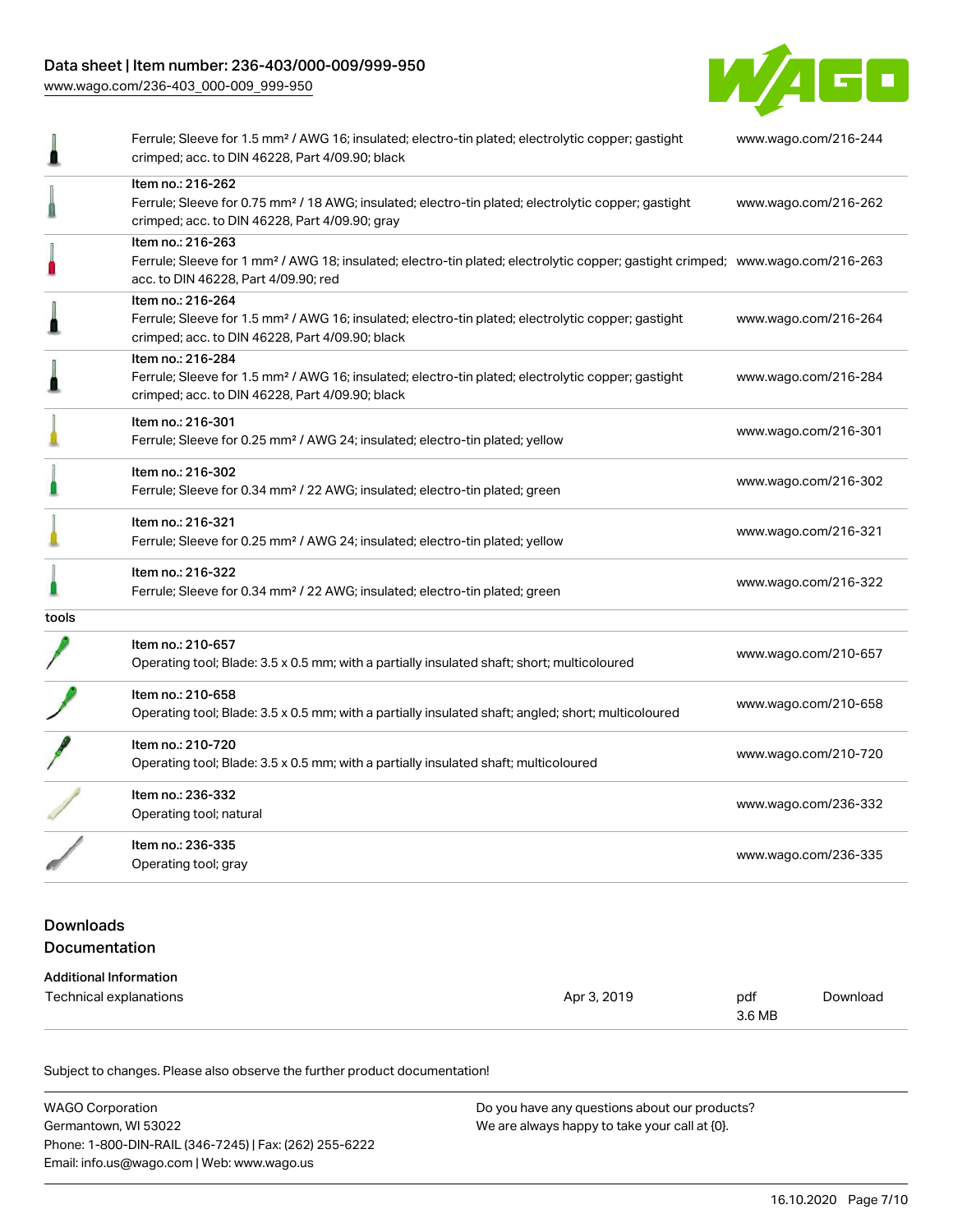

#### CAD files

#### CAE data EPLAN Data Portal 236-403/000-009/999-950 URL [Download](https://www.wago.com/us/d/EPLAN_URLS_236-403%252F000-009%252F999-950) PCB Design Symbol and Footprint 236-403/000-009/999-950 URL [Download](https://www.wago.com/us/d/UltraLibrarian_URLS_236-403_000-009_999-950) CAx data for your PCB design, consisting of "schematic symbols and PCB footprints", allow easy integration of the WAGO component into your development environment. Supported formats: П Accel EDA 14 & 15  $\blacksquare$ Altium 6 to current version П Cadence Allegro  $\blacksquare$ **DesignSpark**  $\blacksquare$ Eagle Libraries  $\blacksquare$ KiCad  $\blacksquare$ Mentor Graphics BoardStation  $\blacksquare$ Mentor Graphics Design Architect  $\blacksquare$ Mentor Graphics Design Expedition 99 and 2000  $\blacksquare$ OrCAD 9.X PCB and Capture П PADS PowerPCB 3, 3.5, 4.X, and 5.X  $\blacksquare$ PADS PowerPCB and PowerLogic 3.0  $\blacksquare$ PCAD 2000, 2001, 2002, 2004, and 2006  $\blacksquare$ Pulsonix 8.5 or newer  $\blacksquare$ STL  $\blacksquare$ 3D STEP  $\blacksquare$ TARGET 3001!  $\blacksquare$ View Logic ViewDraw  $\blacksquare$ Quadcept П Zuken CadStar 3 and 4 П Zuken CR-5000 and CR-8000

PCB Component Libraries (EDA), PCB CAD Library Ultra Librarian

#### Installation Notes

Subject to changes. Please also observe the further product documentation!

WAGO Corporation Germantown, WI 53022 Phone: 1-800-DIN-RAIL (346-7245) | Fax: (262) 255-6222 Email: info.us@wago.com | Web: www.wago.us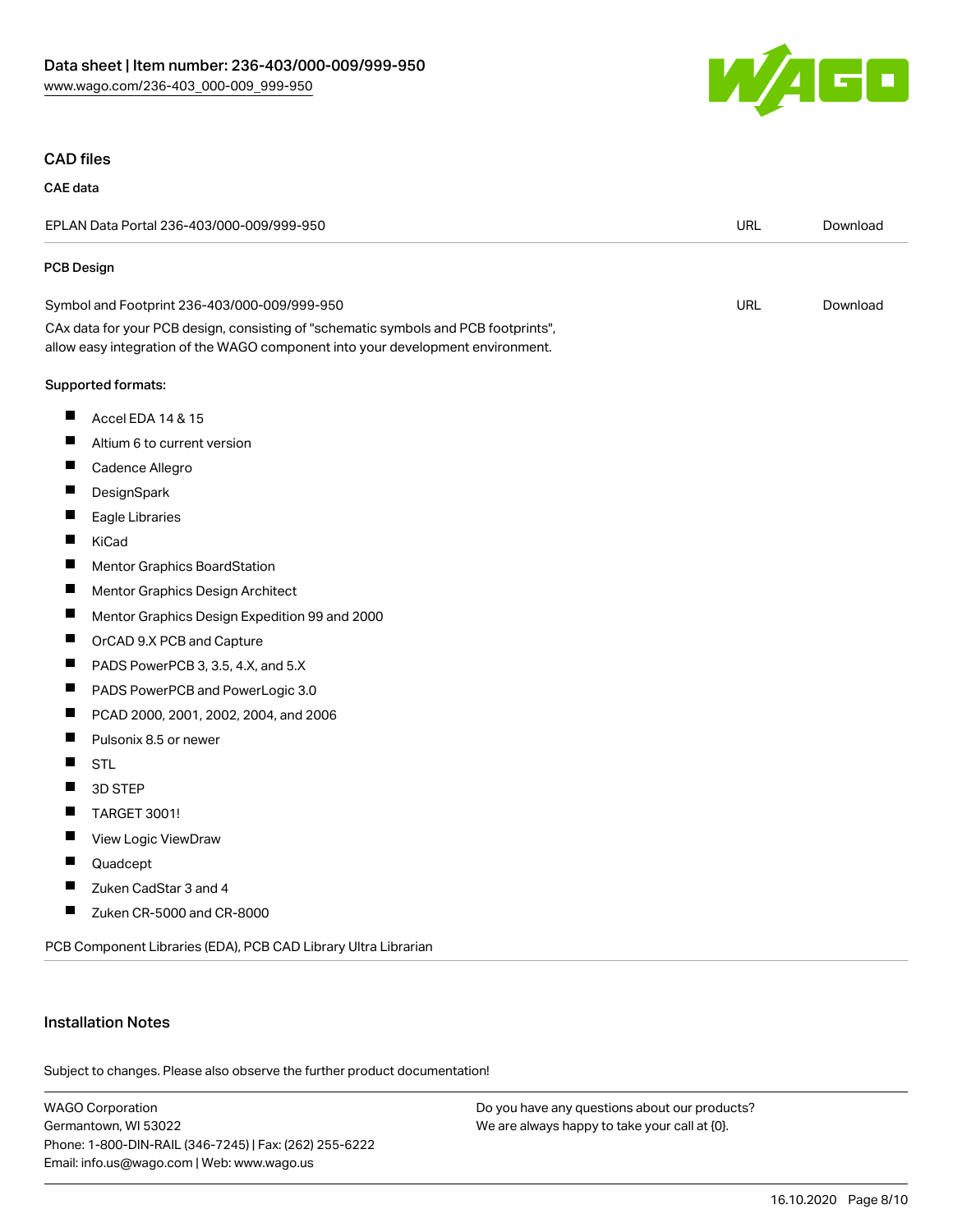

#### Conductor termination



Inserting a conductor via 3.5 mm screwdriver.



screwdriver.

Inserting a conductor via 3.5 mm Inserting a conductor via operating tool.

Screwdriver actuation parallel to conductor entry.

Screwdriver actuation perpendicular to conductor entry.



Compared to standard screwdrivers, these operating tools are far more convenient for wiring PCB terminal strips at factory.

Installation

Subject to changes. Please also observe the further product documentation!

WAGO Corporation Germantown, WI 53022 Phone: 1-800-DIN-RAIL (346-7245) | Fax: (262) 255-6222 Email: info.us@wago.com | Web: www.wago.us